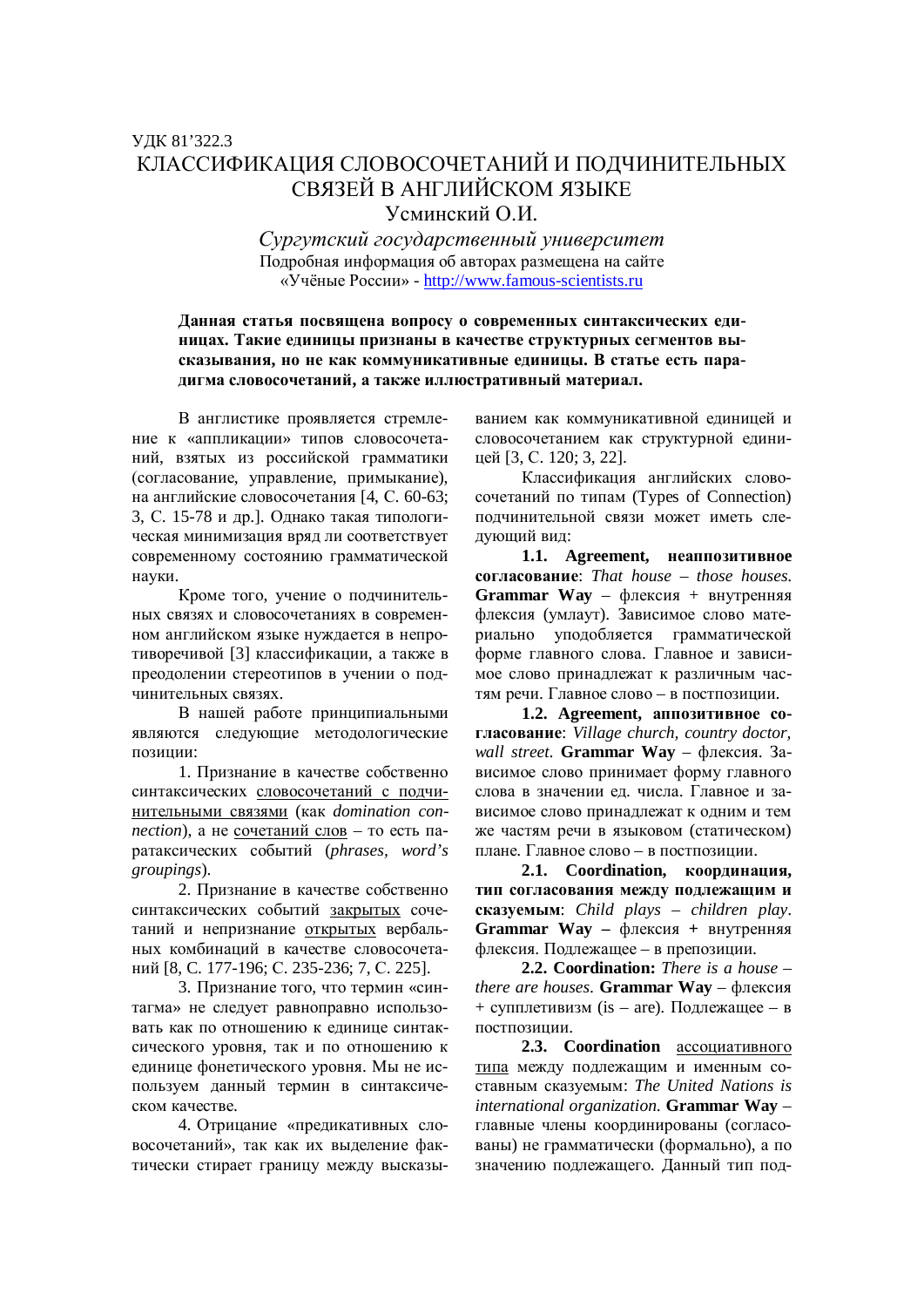чинительной связи совпадает с Association **(примыканием)**, однако он характерен для подлежащего и сказуемого.

3.1. Government, управление: *King's thrown, ship's waterline, search's target (иель обыска)* . **Grammar Way** – флексия + апостроф в качестве графического дополнения. Зависимое слово – в препозиции.

**3.2. Government, управление:** *Thrown of a king, waterline of the ship. We went to the river*. **Grammar Way** – πρεμπος, а также артикль с четко выраженным значением падежа. Зависимое слово – в постпозиции.

3.3. Government, управление: *Не – I see him; She – I see her; I – They love me*. **Grammar Way** – флексия (he – him).

3.4. Government, управление: Three *tables, two boats.* Grammar Way - φπεκсия. Зависимое слово – в постпозиции.

4.1. Association, ассоциативная **связь или примыкание:** *Extremely hot.* Grammar Way - грамматическая независимость подчиненного слова кроме его препозиции и адвербиальности. Семантическая связь между главным и подчиненным словом

4.2. Association, ассоциативная **связь или примыкание:** Big lake, my reason. грамматическая независимость подчиненного слова кроме его препозиции и адъективности (местоименности).

**5.1.** Collocation, соположение: Small fluffy cat. Grammar Way - грамматическая независимость двух слов, их синтаксическое и семантическое равноправие. Синтаксически два слова соподчинены одному главному слову. Свободный порядок зависимых слов [1, С. 3-8; 5, С. 45-50].

Комплексный анализ каждого словосочетания проводится, разумеется, по трем уровням: уровню идентификации подчинительной связи (type of connection), уровню идентификации морфологической приналлежности слов сочетания, уровню идентификации внутренней семантики словосочетания (объектной, субъектноатрибутивной, и т.д.).

## СПИСОК ЛИТЕРАТУРЫ:

1. Гильбурд А.М. К вопросу о типологии подчинительных синтаксических связей // Русский язык: вопросы теории и методики преподавания // Сборник научных статей. – Сургут: РИЦ Сур ГПИ, 2000. ɋ. 3-8.

2. Гуреев В.А. Падежи имени существительного в английской грамматической традиции // Филологические науки. 1989, No<sub>o</sub>1. C. 46-50.

3. Иванова И.П., Бурлакова В.В., Поченцов Г.Г. Теоретическая грамматика современного английского языка: Учебное пособие. – М.: Высшая школа, 1981. –  $286 c.$ 

4. Калабина С.И. Практикум по курсу «Ввеление в языкознание. – М.: «Высшая школа», 1977. - 104 с.

5. Руднев А.Г. Синтаксис современного русского языка: Учебное пособие. – М.: Высшая школа, 1968. - 320 с.

6. Скобликова Е.С. Современный русский язык. Синтаксис простого предложения. Учебное пособие. – М.: Просвешение, 1979. - 236 с.

7. Blokh M.Y. A Course in Theoretical English Grammar: Учебник. - М.: Высшая школа, 2000. - 381 с.

8. Ilyish B. The Structure of Modern English. Учебник. – Л.: Просвещение, 1971.  $-366$  c.

## **THE CLASSIFICATION OF SYNTACTIC GROUPS AND DOMINATION CONNECTS IN ENGLISH**

Usminsky O.I. *Surgut state university* 

This article is dedicated to the question of contemporary syntactic units. Those units are declared as structural phrase segments, but not as communicative parts. The article contains the paradigm of syntactic groups and illustrative material.